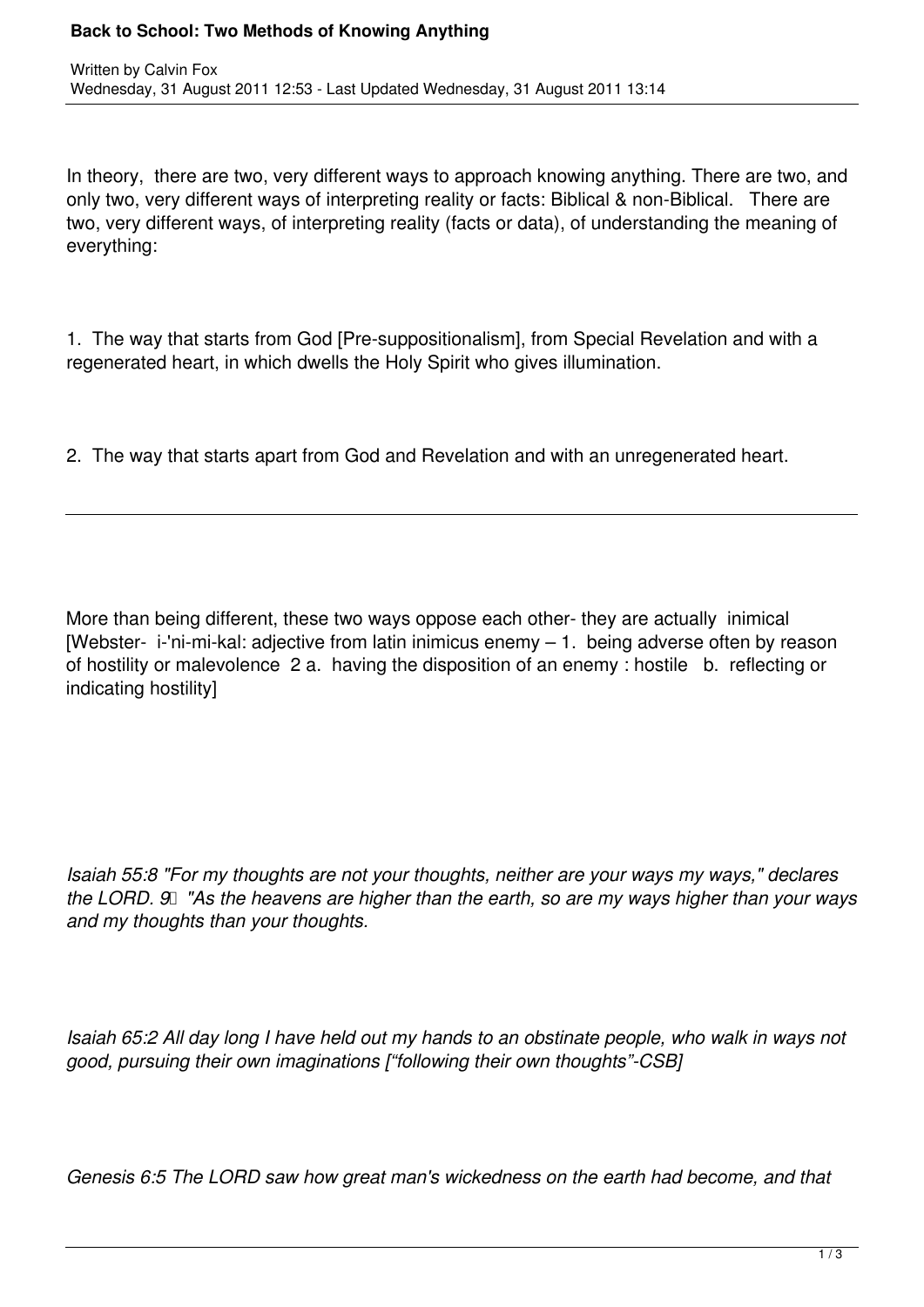## **Back to School: Two Methods of Knowing Anything**

Written by Calvin Fox Wednesday, 31 August 2011 12:53 - Last Updated Wednesday, 31 August 2011 13:14

*every inclination of the thoughts of his heart was only evil all the time.*

All human beings are persons with the attributes of the image of God, ie- all people have the faculties for rational thought, creativity, morality and living in community. These remain "good". Thus, human society, culture and civilization is functionally possible and essentially "good". This is Common Grace. However, unregenerate humans function under the control, at base, of "radical corruption" [flesh=sarx] and with total inability to change that, ie- they function in the context of "death". The unregenerate function, not only apart from God, ie- automously but, in opposition to God

*Romans 8:7 the sinful mind is hostile to God. It does not submit to God's law, nor can it do so.*

*Colossians 1:21 Once you were alienated from God and were enemies in your minds* 

*Proverbs 1:7 The fear of the LORD is the beginning of knowledge BUT Romans 3:18 There is no fear of God before their eyes*

*Romans 1:18 men suppress the truth by their wickedness...21 their thinking became futile* 

*Ephesians 4:17 So I tell you this, and insist on it in the Lord, that you must no longer live as the Gentiles do, in the futility of their thinking. 18They are darkened in their understanding and separated from the life of God because of the ignorance that is in them due to the hardening of their hearts.*

This means that they the facts they observe, they interpret accordingly; especially, when it comes to the purpose and connectivity of those facts.